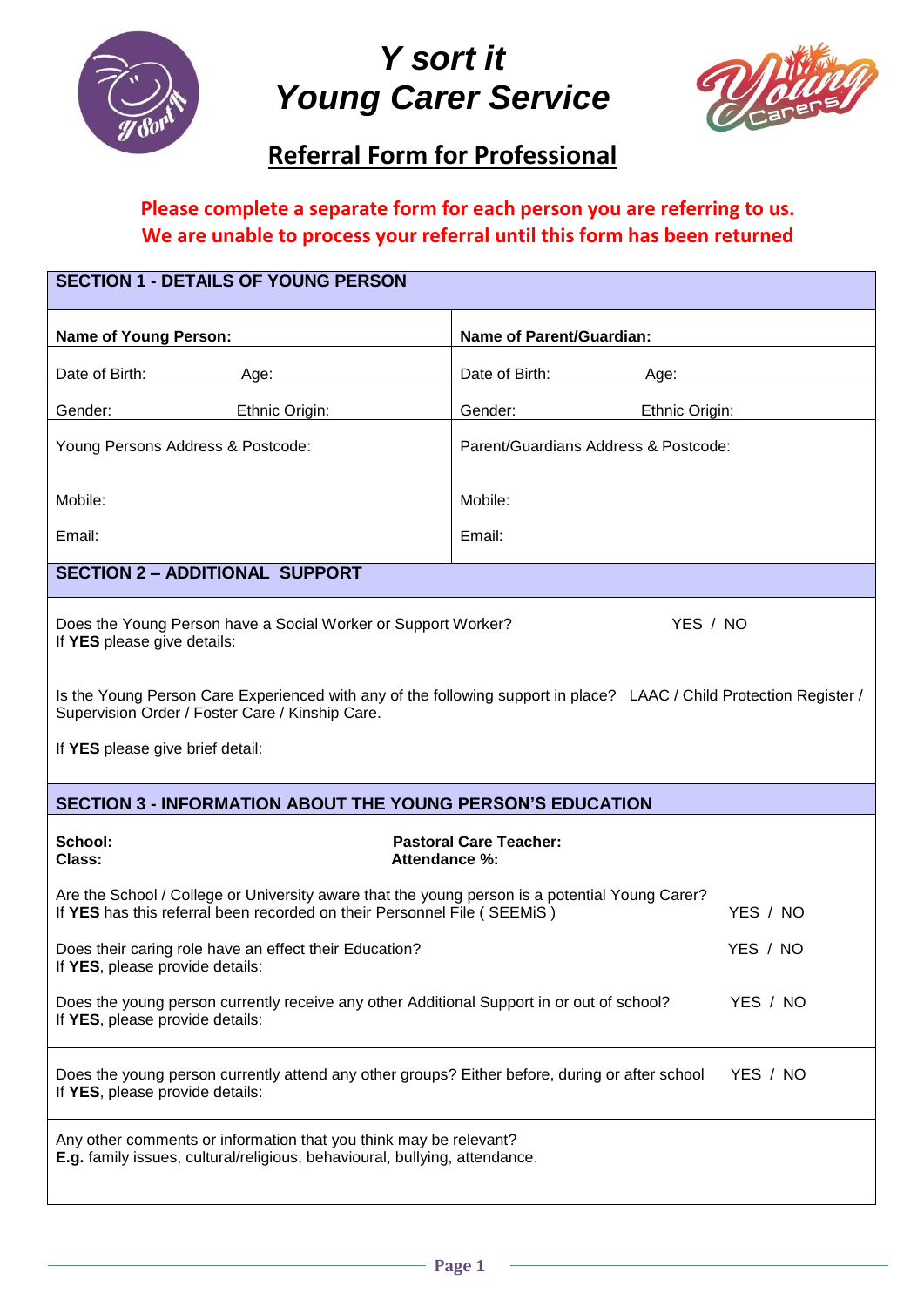| <b>SECTION 4 - DETAILS OF WHO IS BEING CARED FOR</b><br>Please provide Cared for person/s including Contact Information                                                                                               |                                                        |  |
|-----------------------------------------------------------------------------------------------------------------------------------------------------------------------------------------------------------------------|--------------------------------------------------------|--|
| Name Main person being cared for:                                                                                                                                                                                     | Name Additional Person(s) being cared for:             |  |
| Relationship to Young Person:                                                                                                                                                                                         | Relationship to Young Person:                          |  |
| <b>Carers No:</b>                                                                                                                                                                                                     | <b>Carers No:</b>                                      |  |
| Date of Birth:                                                                                                                                                                                                        | Date of Birth:                                         |  |
| Gender:<br>Ethnic Origin:                                                                                                                                                                                             | Gender:<br>Ethnic Origin:                              |  |
| Address & Postcode:<br>Mobile:<br>Email:                                                                                                                                                                              | Address (if different from above)<br>Mobile:<br>Email: |  |
| Nature of Illness/Disability;                                                                                                                                                                                         | Nature of Illness/Disability;                          |  |
| <b>SECTION 5 - INFORMATION ABOUT THE YOUNG PERSON'S CARING ROLE</b>                                                                                                                                                   |                                                        |  |
| Please state any RISK FACTORS we should be aware of i.e.; Respite / 1-2-1 Support / Home Visits.                                                                                                                      |                                                        |  |
| YES / NO<br>Is the young person the main carer for the person(s) detailed in above?<br>If No, who else at home is also a Carer?<br>Name(s);                                                                           |                                                        |  |
| What is their Relationship(s) to the young person?                                                                                                                                                                    |                                                        |  |
| Does the young person have additional responsibilities to look after siblings?<br>YES / NO<br>If YES, please provide details:                                                                                         |                                                        |  |
| What does the young person's caring role involve? E.g. personal care, moving/handling, emotional support,<br>medication etc.                                                                                          |                                                        |  |
| What impact does the young person's caring role have on them, and how well are they currently coping with it?<br>Please provide details:                                                                              |                                                        |  |
| Do you feel that the young person would benefit from another service within our organisation other than the Young<br>Carers Service e.g. befriending / mentoring / street bikes / youth clubs<br>Please give details: |                                                        |  |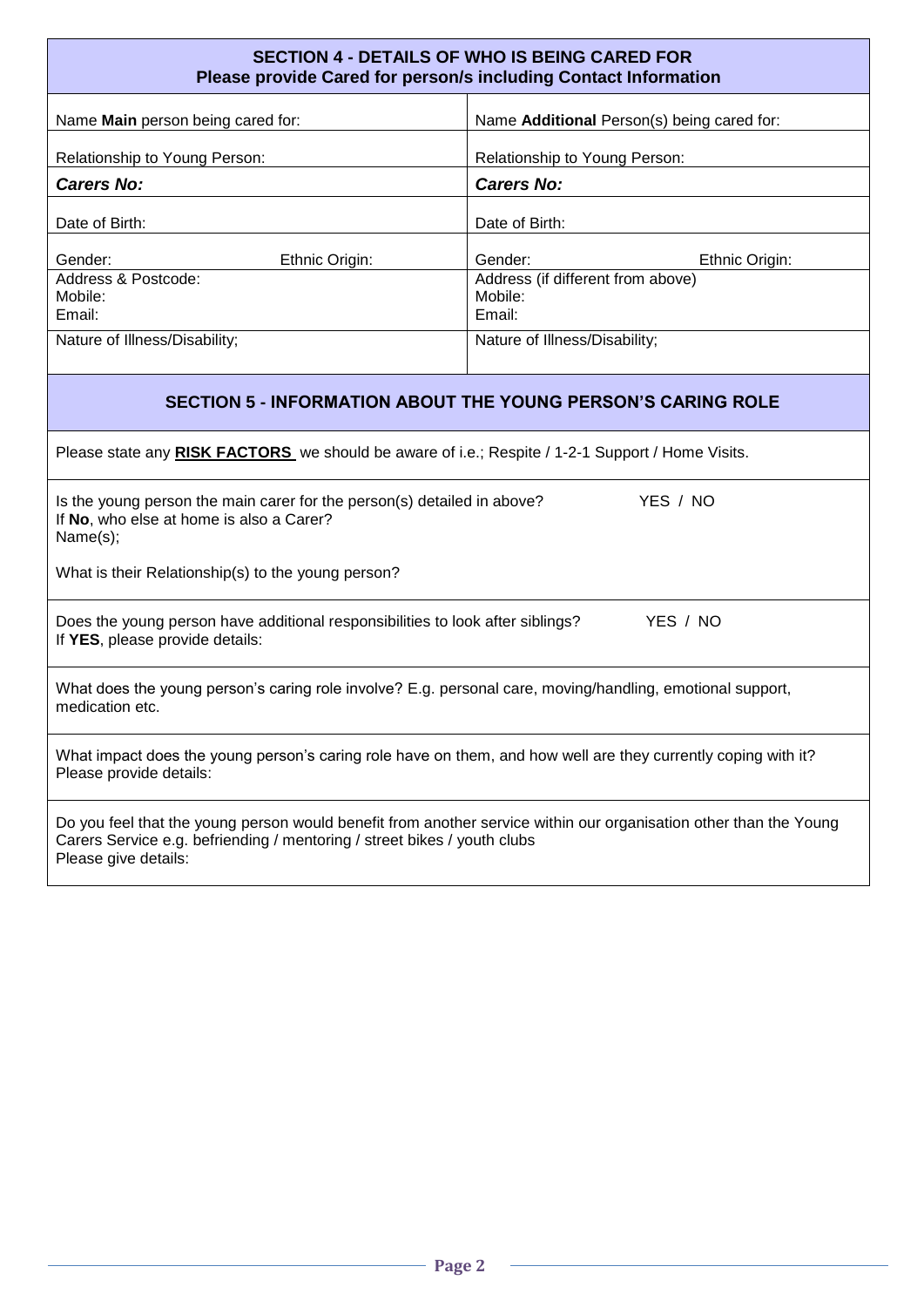| <b>SECTION 5- YOUNG CARERS SUPPORT SERVICE 10yrs - 25yrs</b>                         |  |                                               |  |
|--------------------------------------------------------------------------------------|--|-----------------------------------------------|--|
| Please indicate which area of support you think this young person would benefit from |  |                                               |  |
| Young Carers Programme 10 - 14yrs                                                    |  | Young Adult Carers Support 15+ - 18yrs        |  |
| Young Carers Statement                                                               |  | Young Carers Statement - Transition Review    |  |
| Youth Groups / Clubs                                                                 |  | Thursday YAC 15+ Youth Group                  |  |
| Respite, Short Breaks inc Holiday Programme                                          |  | Respite, Short Breaks inc Holiday Programme   |  |
| Targeted 1-2-1 Support                                                               |  | Targeted 1-2-1 Support                        |  |
| Learning & Development Opportunities                                                 |  | Learning, Development, Training Opportunities |  |
| Money Advice, Carers Grant or Hardship Fund                                          |  | Money Advice, Carers Grant or Hardship Fund   |  |
| <b>Family Support</b>                                                                |  | <b>Family Support</b>                         |  |

| <b>SECTION 6 - REFERRER DETAILS</b> |                   |  |
|-------------------------------------|-------------------|--|
| Referrers Name:                     | Date of Referral: |  |
| Organisation:                       | Job Title:        |  |
| Contact Tel No:                     | Email Address:    |  |

## **SECTION 7- DATA PROTECTION (For Parents & Young person)**

**Has the Young Person, together with his/her parent/guardian, given their consent for you to provide their details and refer them to our organisation for possible service input?** 

#### YES / NO

**This information will be kept safe & secure on paper & computer. Access to this file will only be;**

**Y Sort It Manager & Young Carers Support Staff only.**

**You and your child / young person can see the information we hold about them at any time.**

**The information will not be shared externally without seeking permission, unless there is mitigating circumstances.**

#### **Please tick as appropriate**:

I **Give** permission for this information to be stored on both paper & computer:

I **Do Not** give my permission for this information to be stored on paper & computer:

The above information I have given is up to date and correct, and I hereby give permission for my child / young person above to attend & participate in Y Sort It Service.

Parent / Guardian Name: Date: Date:

Young Persons Name: Date:

### **Please take the time to check all areas are completed as this reduces the length of time significantly from referral to the young person being assessment and supported. Thank You.**